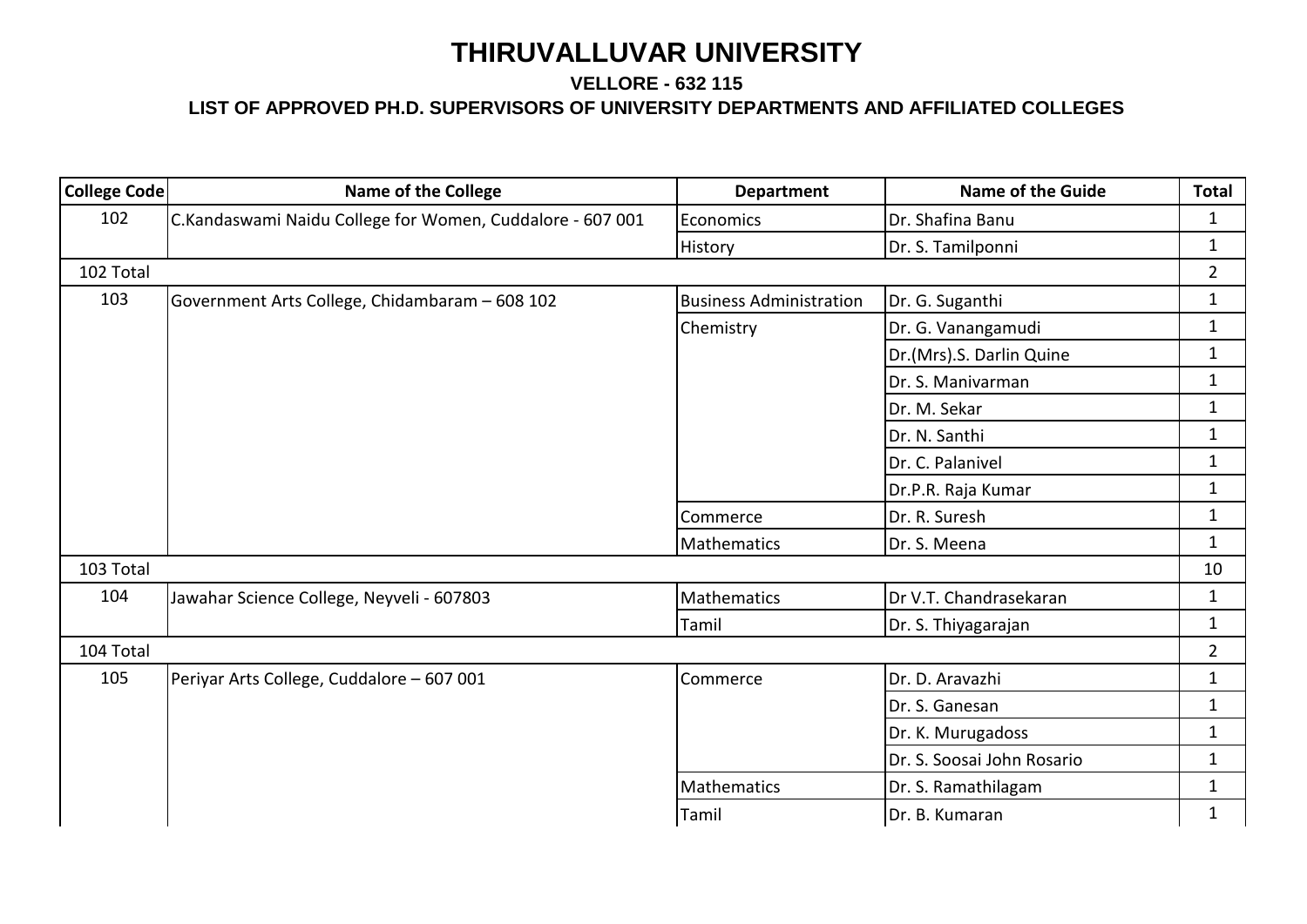### **VELLORE - 632 115**

| 105       | Periyar Arts College, Cuddalore - 607 001                     | Tamil       | Dr. K. Pajanivelou       | $\mathbf{1}$ |
|-----------|---------------------------------------------------------------|-------------|--------------------------|--------------|
|           |                                                               |             | Dr. N. Baskaran          | $\mathbf{1}$ |
|           |                                                               |             | Dr. J. Shyamala          | $\mathbf{1}$ |
|           |                                                               |             | Dr. V. Panneer Selvam    | $\mathbf{1}$ |
| 105 Total |                                                               |             |                          | 10           |
| 107       | St.Joseph's College of Arts and Science, Cuddalore - 607 001  | Commerce    | Dr R. Krishnakumar       | $\mathbf{1}$ |
| 107 Total |                                                               |             |                          | $\mathbf{1}$ |
| 108       | Thiru.Kolanjiapper Govt. Arts College, Vridhachalam - 606 001 | Tamil       | Dr. V. Rani              | $\mathbf{1}$ |
|           |                                                               |             | Dr. R. Karunanithi       | $\mathbf{1}$ |
|           |                                                               |             | Dr. A. Dhandapani        | $\mathbf{1}$ |
|           |                                                               |             | Dr. C. Elumalai          | $\mathbf{1}$ |
|           |                                                               |             | Dr. D. Veni              | $\mathbf{1}$ |
|           |                                                               |             | Dr. R. Sivakumar         | $\mathbf{1}$ |
| 108 Total |                                                               |             |                          | 6            |
| 201       | Arignar Anna Govt. Arts College, Cheyyar - 604 407            | Commerce    | Dr. A. Murthy            | $\mathbf{1}$ |
|           |                                                               |             | Dr. D. Anand             | $\mathbf{1}$ |
|           |                                                               |             | Dr. P. Maria Doss        | $\mathbf{1}$ |
|           |                                                               |             | Dr. K. Krishnamurthy     | $\mathbf{1}$ |
|           |                                                               | Economics   | Dr. (Smt) S. Parvatham   | $\mathbf{1}$ |
|           |                                                               | History     | Dr. E. Marimuthu         | $\mathbf{1}$ |
|           |                                                               |             | Dr. M. Palani            | $\mathbf{1}$ |
|           |                                                               |             | Dr.T.M. Shanmugasundaram | $\mathbf{1}$ |
|           |                                                               | Mathematics | Dr. S. Jayakumar         | 1            |
|           |                                                               | Tamil       | Dr. K. Kannan            | 1            |
|           |                                                               |             | Dr. K. Mala              | 1            |
|           |                                                               |             | Dr. K. Sankar            | 1            |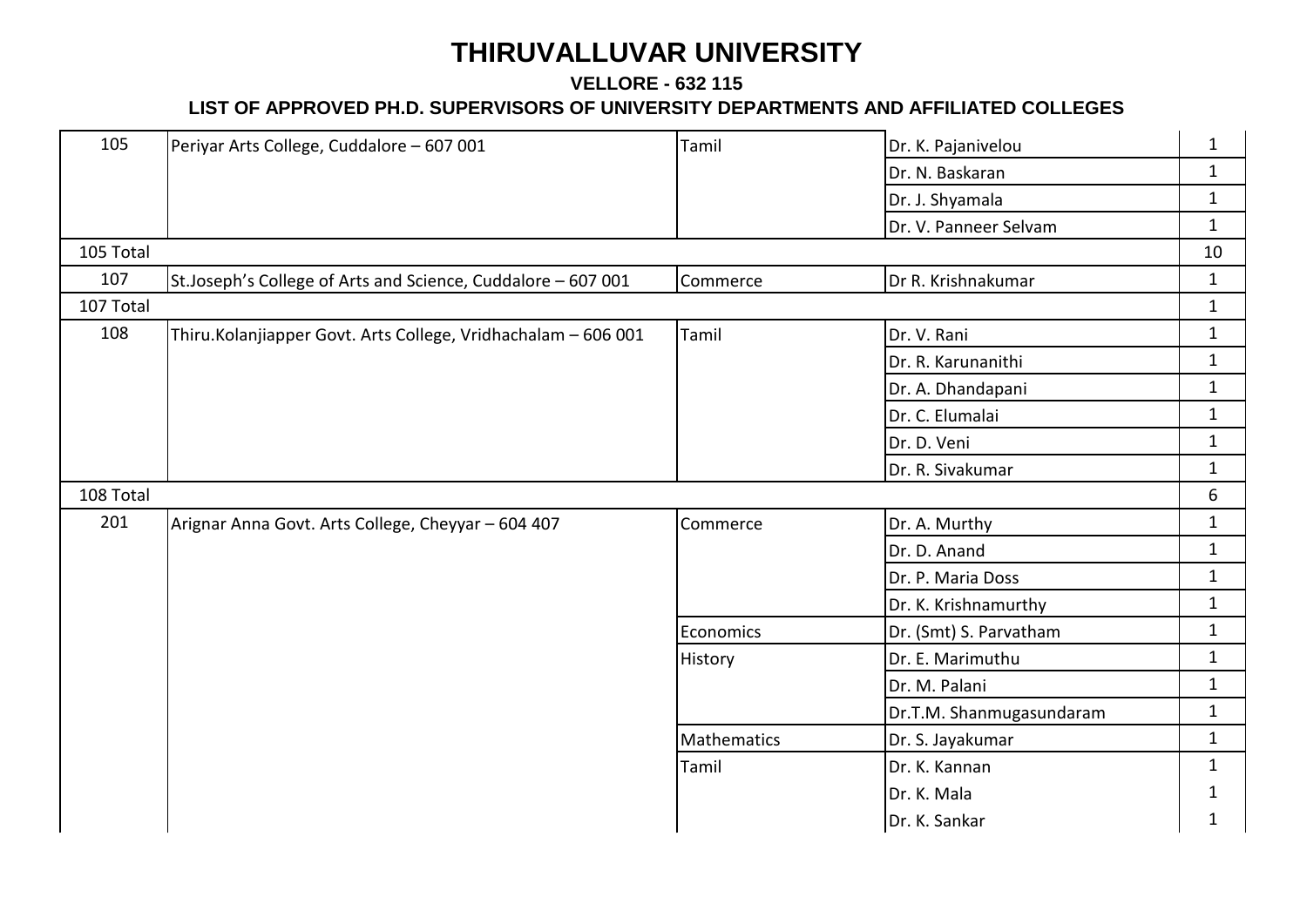| 201       | Arignar Anna Govt. Arts College, Cheyyar - 604 407 | Tamil                          | Dr. P. Balaji        | $\mathbf{1}$ |
|-----------|----------------------------------------------------|--------------------------------|----------------------|--------------|
|           |                                                    |                                | Dr. V. Balaji        | $\mathbf{1}$ |
|           |                                                    |                                | Dr. N. Kuppusamy     | $\mathbf{1}$ |
| 201 Total |                                                    |                                |                      | 15           |
| 204       | Government Arts College, Tiruvannamalai - 606 603  | Botany                         | Dr. K. Shanthi       | $\mathbf{1}$ |
|           |                                                    |                                | Dr. S. Sridhar       | $\mathbf{1}$ |
|           |                                                    |                                | Dr. S. Anbzahakan    | $\mathbf{1}$ |
|           |                                                    | <b>Business Administration</b> | Dr. D. Anand         | $\mathbf{1}$ |
|           |                                                    | Chemistry                      | Dr. A. Ravi          | $\mathbf{1}$ |
|           |                                                    |                                | Dr. G. Elango        | $\mathbf{1}$ |
|           |                                                    |                                | Dr. A. Arun          | $\mathbf{1}$ |
|           |                                                    | Economics                      | Dr A.M. Ayyothi      | $\mathbf{1}$ |
|           |                                                    | English                        | Dr. V. Peruvalluthi  | $\mathbf{1}$ |
|           |                                                    |                                | Dr. M. Prabakaran    | $\mathbf{1}$ |
|           |                                                    |                                | Dr. N. Jagadeswari   | $\mathbf{1}$ |
|           |                                                    | History                        | Dr. R. Sthnislas     | $\mathbf{1}$ |
|           |                                                    | Mathematics                    | Dr. K. Balamurugan   | $\mathbf{1}$ |
|           |                                                    |                                | Dr. M. Arun Kumar    | $\mathbf{1}$ |
|           |                                                    | Physics                        | Dr. R. Rajasekaran   | $\mathbf{1}$ |
|           |                                                    |                                | Dr. R. Ravisankar    | $\mathbf{1}$ |
|           |                                                    |                                | Dr. A. Santhanam     | $\mathbf{1}$ |
|           |                                                    |                                | Dr. P. Ramadoss      | $\mathbf{1}$ |
|           |                                                    |                                | Dr. M. Balakrishnan  | $\mathbf{1}$ |
|           |                                                    |                                | Dr.S.M. Ravikumar    | $\mathbf{1}$ |
|           |                                                    | Tamil                          | Dr. V. Nedunchezhian | $\mathbf 1$  |
|           |                                                    |                                | Dr. L. Revathi       | $\mathbf{1}$ |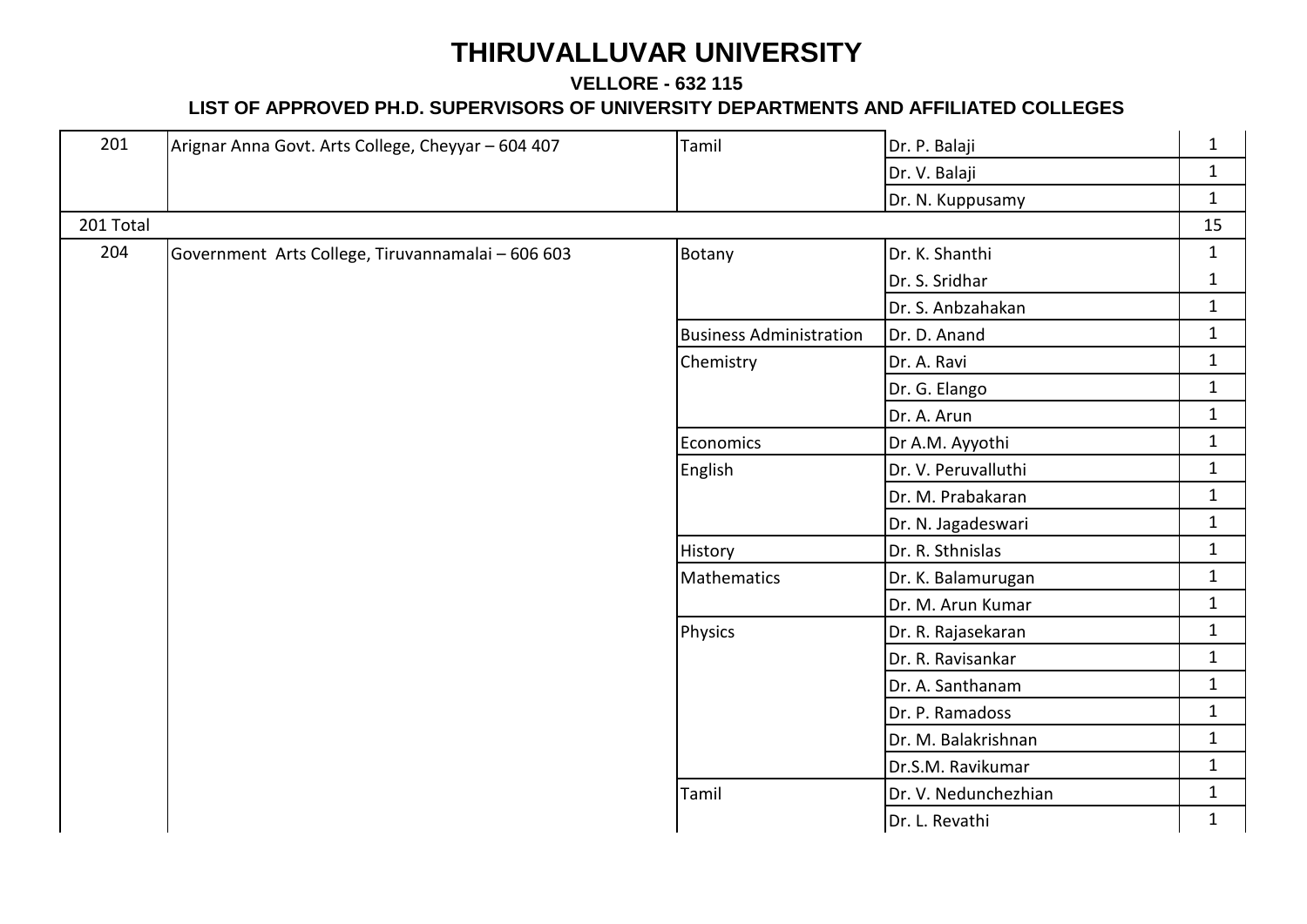### **VELLORE - 632 115**

| 204       | Government Arts College, Tiruvannamalai - 606 603                         | Tamil                                              | Dr. S. Vaitheeswaran  | $\mathbf{1}$ |
|-----------|---------------------------------------------------------------------------|----------------------------------------------------|-----------------------|--------------|
|           |                                                                           |                                                    | Dr B. Subbulakshmi    | $\mathbf{1}$ |
|           |                                                                           |                                                    | Dr. M. Kalaimamani    | $\mathbf{1}$ |
| 204 Total |                                                                           |                                                    |                       | 25           |
| 209       | Shanmuga Industries Arts & Science College, Tiruvannamalai - 606 Commerce |                                                    | Dr. G. Sasikumar      | $\mathbf{1}$ |
| 209 Total |                                                                           |                                                    |                       | $\mathbf{1}$ |
| 300       | Thiruvalluvar University, Vellore - 632 115                               | Bio-technology                                     | Dr. Ernest David      | $\mathbf{1}$ |
|           |                                                                           | Chemistry                                          | Dr. S. Syed Shafi     | $\mathbf{1}$ |
|           |                                                                           |                                                    | Dr.M.N. Arumugham     | $\mathbf{1}$ |
|           |                                                                           |                                                    | Dr. J. Madhavan       | $\mathbf{1}$ |
|           |                                                                           |                                                    | Dr. K. Srinivasan     | $\mathbf{1}$ |
|           |                                                                           | Economics                                          | Dr.A.R. Veeramani     | $\mathbf{1}$ |
|           |                                                                           |                                                    | Dr.C. Dhandapani      | $\mathbf{1}$ |
|           |                                                                           |                                                    | Dr. P. Chennakrishnan | $\mathbf{1}$ |
|           |                                                                           | English                                            | Dr. C. Anita          | $\mathbf{1}$ |
|           |                                                                           | Library and Information Sci Dr. P. Vinayagamoorthy |                       | $\mathbf{1}$ |
|           |                                                                           | <b>Mathematics</b>                                 | Dr. G.Thangaraj       | $\mathbf{1}$ |
|           |                                                                           |                                                    | Dr. M. Chitra         | $\mathbf{1}$ |
|           |                                                                           |                                                    | Dr. M. Syed Ali       | $\mathbf{1}$ |
|           |                                                                           | <b>Physical Education</b>                          | Dr. A. Amuldoss       | $\mathbf{1}$ |
|           |                                                                           | Tamil                                              | Dr. R. Jagadheesan    | $\mathbf{1}$ |
|           |                                                                           |                                                    | Dr. R. Jeyaraman      | $\mathbf{1}$ |
|           |                                                                           |                                                    | Dr. G. Ramesh         | $\mathbf{1}$ |
|           |                                                                           |                                                    | Dr. N. Sivaguru       | $\mathbf{1}$ |
|           |                                                                           | Zoology                                            | Dr. B. Senthil Kumar  | $\mathbf{1}$ |
|           |                                                                           |                                                    | Dr. G. Singaravelu    | $\mathbf{1}$ |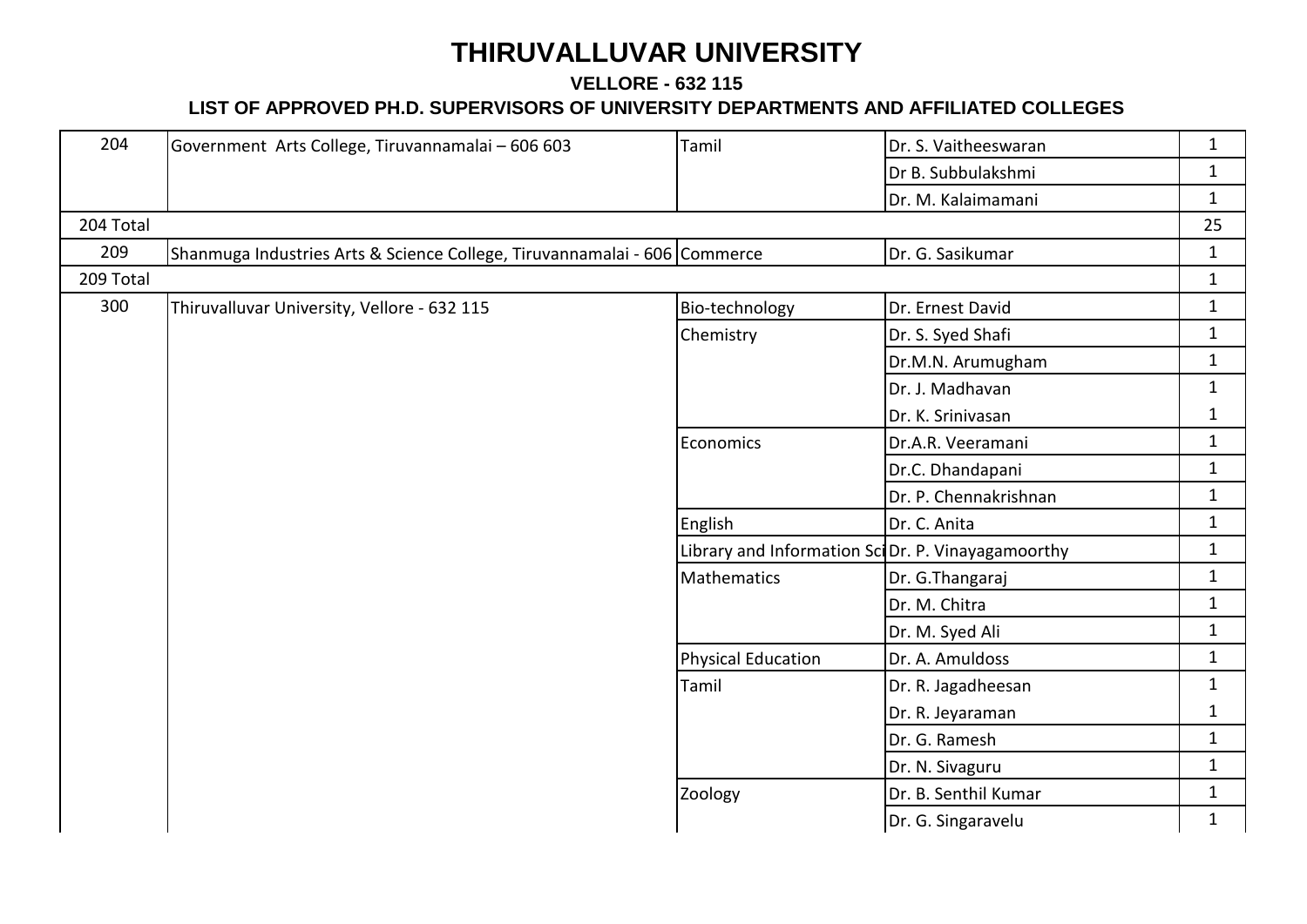| 300       | Thiruvalluvar University, Vellore - 632 115                 | Zoology                 | Dr. A. Panneerselvam           | $\mathbf{1}$   |
|-----------|-------------------------------------------------------------|-------------------------|--------------------------------|----------------|
|           |                                                             |                         | Dr. K. Sivachandrabose         | $\mathbf{1}$   |
| 300 Total |                                                             |                         |                                | 22             |
| 301       | Adhiparasakthi College of Arts & Science, Kalavai - 632 506 | Biochemistry            | Dr. A. Mohamed Sadiq           | $\mathbf{1}$   |
|           |                                                             | Tamil                   | Dr. G. Shanthi                 | $\mathbf{1}$   |
| 301 Total |                                                             |                         |                                | $\overline{2}$ |
| 305       | Auxilium College, Vellore - 632 006                         | Chemistry               | Dr. R. Jayasanthi              | $\mathbf{1}$   |
|           |                                                             |                         | Dr. S. Jhancy Mary             | $\mathbf{1}$   |
|           |                                                             | English                 | Dr. (Sr.) Ugini Fatima Mary. L | $\mathbf{1}$   |
|           |                                                             | Mathematics             | Dr. S. Elizabeth               | $\mathbf{1}$   |
|           |                                                             | Zoology                 | Dr Mary Josephine Rani A.      | $\mathbf{1}$   |
|           |                                                             |                         | Dr. Regina Mary R.             | $\mathbf{1}$   |
| 305 Total |                                                             |                         |                                | 6              |
| 306       | C.Abdul Hakeem College, Melvisharam - 632 509               | Chemistry               | Dr. K. Anver Basha             | $\mathbf{1}$   |
|           |                                                             |                         | Dr.M.S. Dastageer              | $\mathbf{1}$   |
|           |                                                             |                         | Dr. S. Sheik Mansoor           | $\mathbf{1}$   |
|           |                                                             |                         | Dr.A.K. Ibrahim Sheriff        | $\mathbf{1}$   |
|           |                                                             | Commerce                | Dr. M. Akbar Mohideen          | $\mathbf{1}$   |
|           |                                                             |                         | Dr. S. Shamsuddin              | $\mathbf{1}$   |
|           |                                                             |                         | Dr. S. Abdul Sajid             | $\mathbf{1}$   |
|           |                                                             |                         | Dr.T.V. Malik                  | $\mathbf{1}$   |
|           |                                                             |                         | Dr. S.Y. Anver Sheriff         | $\mathbf{1}$   |
|           |                                                             | Corporate Secretaryship | Dr. Akbar Khan                 | $\mathbf{1}$   |
|           |                                                             | English                 | Dr. M. Farook                  | $\mathbf{1}$   |
|           |                                                             | History                 | Dr. U. Mohamed Basha           | $\mathbf{1}$   |
|           |                                                             |                         | Dr.M.K. Akbar Basha            | $\mathbf{1}$   |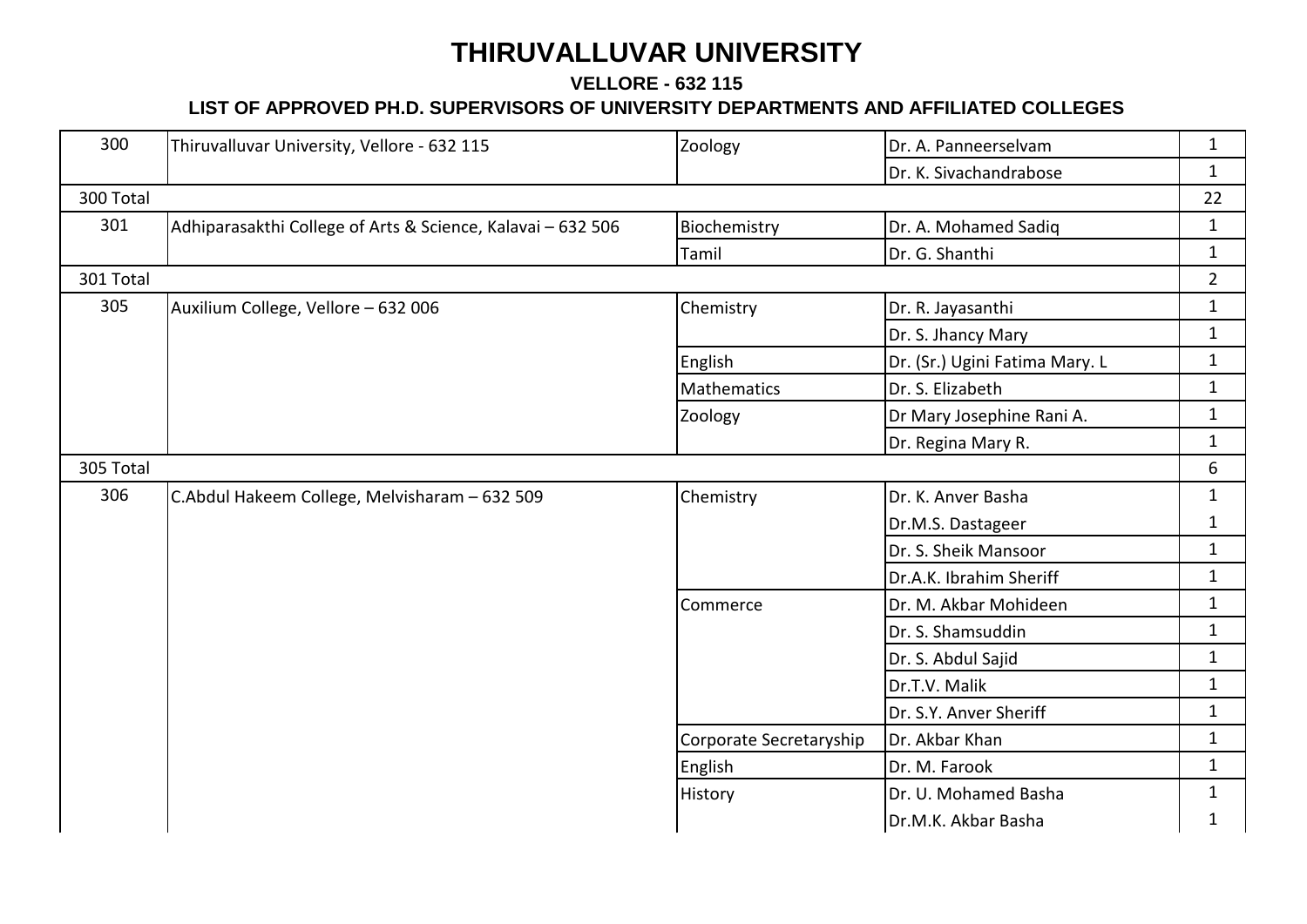| 306       | C.Abdul Hakeem College, Melvisharam - 632 509             | History                 | Dr. H. Munavarjan           | $\mathbf{1}$ |
|-----------|-----------------------------------------------------------|-------------------------|-----------------------------|--------------|
|           |                                                           | Mathematics             | Dr. A. Nazeer Basha         | $\mathbf{1}$ |
|           |                                                           |                         | Dr. R. Alla Pitchai         | 1            |
|           |                                                           | Tamil                   | Dr. S. Mohamed Ali          | $\mathbf{1}$ |
|           |                                                           |                         | Dr. P. Mohammad Yusuf       | $\mathbf{1}$ |
|           |                                                           |                         | Dr. R. Prabakaran           | $\mathbf{1}$ |
|           |                                                           | Zoology                 | Dr. A. Sait Sahul Hameed    | $\mathbf{1}$ |
|           |                                                           |                         | Dr. A. Abdul Rahuman        | $\mathbf{1}$ |
|           |                                                           |                         | Dr. M. Jamal Mohamed        | $\mathbf{1}$ |
|           |                                                           |                         | Dr. R. Rafi Mohamed         | $\mathbf{1}$ |
| 306 Total |                                                           |                         |                             | 23           |
| 308       | D.K.M College for Women, Vellore - 632 001                | Chemistry               | Dr.P.N. Sudha               | $\mathbf{1}$ |
|           |                                                           | Commerce                | Dr. S. Mythili              | $\mathbf{1}$ |
|           |                                                           | Economics               | Dr. M. Jayasudha            | $\mathbf{1}$ |
|           |                                                           | History                 | Dr. A. Amirthavalli         | $\mathbf{1}$ |
| 308 Total |                                                           |                         |                             | 4            |
| 310       | Government Thirumagal Mills College, Gudiyattam - 632 602 | <b>Computer Science</b> | Dr. K. Arulanandam          | $\mathbf{1}$ |
|           |                                                           | Economics               | Dr. M. Ignatius Joseph John | $\mathbf{1}$ |
|           |                                                           | Mathematics             | Dr. S. Chakravarthy         | $\mathbf{1}$ |
|           |                                                           |                         | Dr. K. Thirugnanasambandam  | $\mathbf{1}$ |
|           |                                                           | Tamil                   | Dr. A. Malar                | $\mathbf{1}$ |
|           |                                                           |                         | Dr. S. Venu                 | $\mathbf{1}$ |
|           |                                                           |                         | Dr. C. Kumar                | $\mathbf{1}$ |
|           |                                                           |                         | Dr. S.D. Sumathi            | $\mathbf{1}$ |
| 310 Total |                                                           |                         |                             | 8            |
| 311       | Islamiah College, Vaniyambadi - 635 752                   | Chemistry               | Dr. K. Subramani            | $\mathbf{1}$ |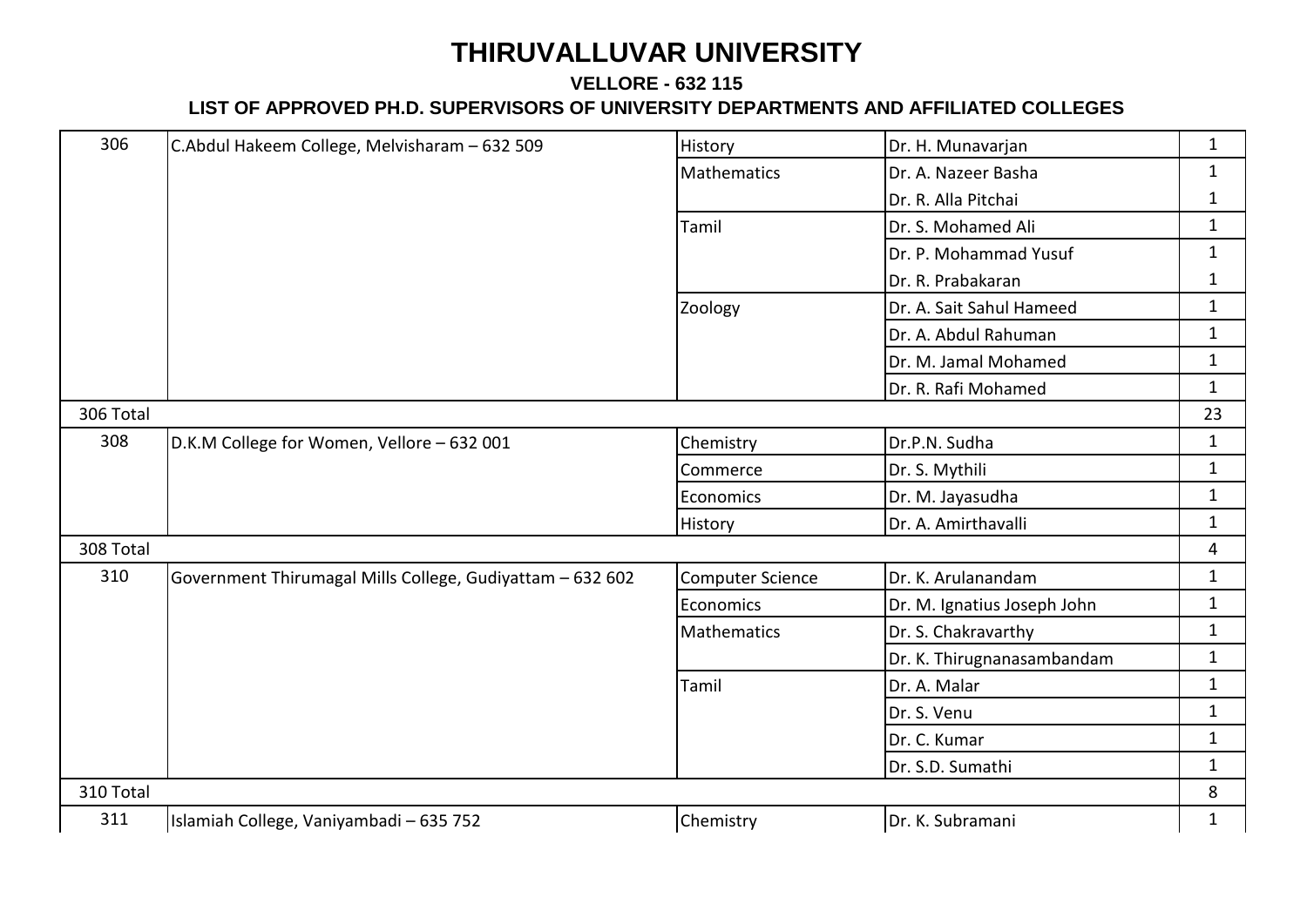### **VELLORE - 632 115**

| 311       | Islamiah College, Vaniyambadi - 635 752           | Chemistry   | Dr. S. Raja Mohamed Kamil   | $\mathbf{1}$ |
|-----------|---------------------------------------------------|-------------|-----------------------------|--------------|
|           |                                                   |             | Dr. Mansur Ahmad            | $\mathbf{1}$ |
|           |                                                   |             | Dr. M. Aboobucker Sithique  | $\mathbf{1}$ |
|           |                                                   |             | Dr.P.K. Mohamed Imran       | $\mathbf{1}$ |
|           |                                                   | Commerce    | Dr. A. Noor Mohamed         | $\mathbf{1}$ |
|           |                                                   |             | Dr. T. Mohamed Ilyas        | $\mathbf{1}$ |
|           |                                                   |             | Dr T. Afsar Basha           | $\mathbf{1}$ |
|           |                                                   | Economics   | Dr. M. Basha                | $\mathbf{1}$ |
|           |                                                   |             | Dr.C.A. Basheer Ahamed Khan | $\mathbf{1}$ |
|           |                                                   | Hindi       | Dr. Shaik Abdul Wahab       | $\mathbf{1}$ |
|           |                                                   | History     | Dr. K. Mohanasundaram       | $\mathbf{1}$ |
|           |                                                   | Mathematics | Dr. U. Rizwan               | $\mathbf{1}$ |
|           |                                                   |             | Dr. R. Srinivasan           | $\mathbf{1}$ |
|           |                                                   |             | Dr. P. Govindaraju          | $\mathbf{1}$ |
|           |                                                   | Physics     | Dr. G. Shakil Muhammad      | $\mathbf{1}$ |
|           |                                                   |             | Dr. K. Prem Nazeer          | $\mathbf{1}$ |
|           |                                                   |             | Dr. F. Liakath Ali Khan     | $\mathbf{1}$ |
|           |                                                   | Tamil       | Dr. P. Sivaraj              | $\mathbf{1}$ |
| 311 Total |                                                   |             |                             | 19           |
| 319       | Mazharul Uloom College, Ambur - 635 802           | English     | Dr.A.S. Mohamed Rafee       | $\mathbf{1}$ |
| 319 Total |                                                   |             |                             | $\mathbf{1}$ |
| 321       | Muthurangam Govt. Arts College, Vellore - 632 002 | Chemistry   | Dr. K. Geetha               | $\mathbf{1}$ |
|           |                                                   |             | Dr. S. Guhanathan           | $\mathbf{1}$ |
|           |                                                   |             | Dr. A. Thaminum Ansari      | $\mathbf{1}$ |
|           |                                                   |             | Dr. P. Prabukanthan         | $\mathbf{1}$ |
|           |                                                   | Commerce    | Dr. J. Srinivasan           | $\mathbf{1}$ |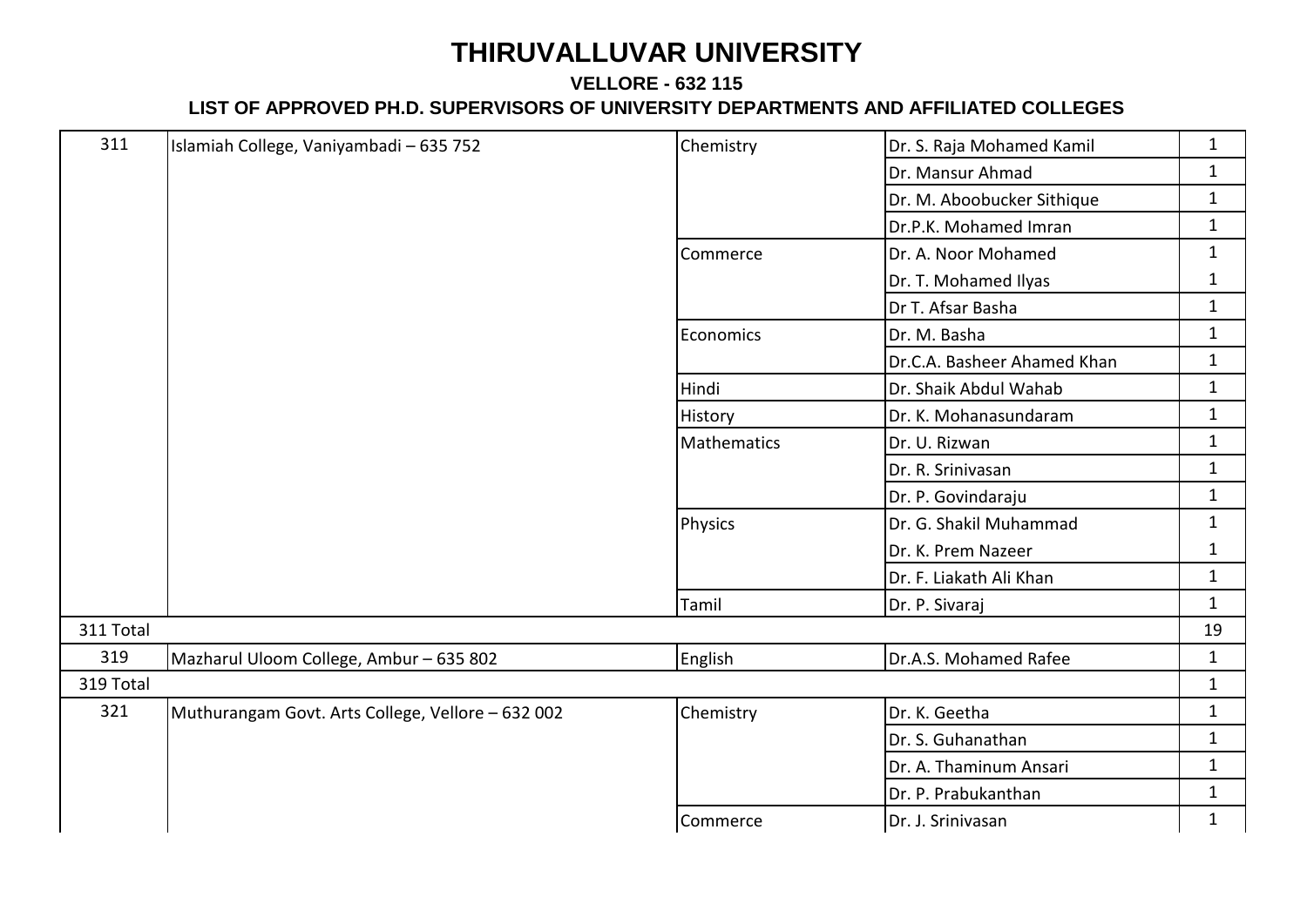| 321       | Muthurangam Govt. Arts College, Vellore - 632 002 | Commerce               | Dr. R. Natarajan            | $\mathbf{1}$ |
|-----------|---------------------------------------------------|------------------------|-----------------------------|--------------|
|           |                                                   |                        | Dr. G. Ezhilan              | $\mathbf{1}$ |
|           |                                                   | Economics              | Dr.V.J.R. Emerlson Moses    | $\mathbf{1}$ |
|           |                                                   |                        | Dr. N. Radhakrishnan        | $\mathbf{1}$ |
|           |                                                   | Tamil                  | Dr. M. Ravi                 | $\mathbf{1}$ |
| 321 Total |                                                   |                        |                             | 10           |
| 322       | Sacred Heart College, Tirupattur - 635 601        | Chemistry              | Dr. T. Jeyabalan            | $\mathbf{1}$ |
|           |                                                   | Commerce               | Dr. K. Antony Baskaran      | $\mathbf{1}$ |
|           |                                                   |                        | Dr. D. Maria Antony Raj     | $\mathbf{1}$ |
|           |                                                   | Economics              | Dr. A. Xavier Susairaj      | $\mathbf{1}$ |
|           |                                                   | Mathematics            | Dr. M. Maria Susai Manual   | $\mathbf{1}$ |
|           |                                                   |                        | Dr. K. Ravi                 | $\mathbf{1}$ |
|           |                                                   |                        | Dr. M. Reni Sagayaraj       | $\mathbf{1}$ |
|           |                                                   |                        | Dr. G. Britto Antony Xavier | $\mathbf{1}$ |
|           |                                                   | <b>Social Sciences</b> | Dr.A.J. Christopher         | $\mathbf{1}$ |
|           |                                                   | Tamil                  | Dr. A. Maria Soosai         | $\mathbf{1}$ |
|           |                                                   |                        | Dr. K. Parthibaraja         | $\mathbf{1}$ |
|           |                                                   |                        | Dr. G. Mohan Gandhi         | $\mathbf{1}$ |
| 322 Total |                                                   |                        |                             | 12           |
| 323       | Voorhees College, Vellore - 632 001               | Commerce               | Dr. M. Anbalagan            | $\mathbf{1}$ |
|           |                                                   |                        | Dr. A. Arulappan            | $\mathbf{1}$ |
|           |                                                   |                        | Dr. D. Paulraj              | $\mathbf{1}$ |
|           |                                                   | History                | Dr. Jayaselva Doss          | $\mathbf{1}$ |
|           |                                                   |                        | Dr. D. Kothandaraman        | $\mathbf{1}$ |
|           |                                                   | Zoology                | Dr. D. Manley Backyavathy   | $\mathbf{1}$ |
|           |                                                   |                        | Dr. Balwin Nambikairaj      | $\mathbf{1}$ |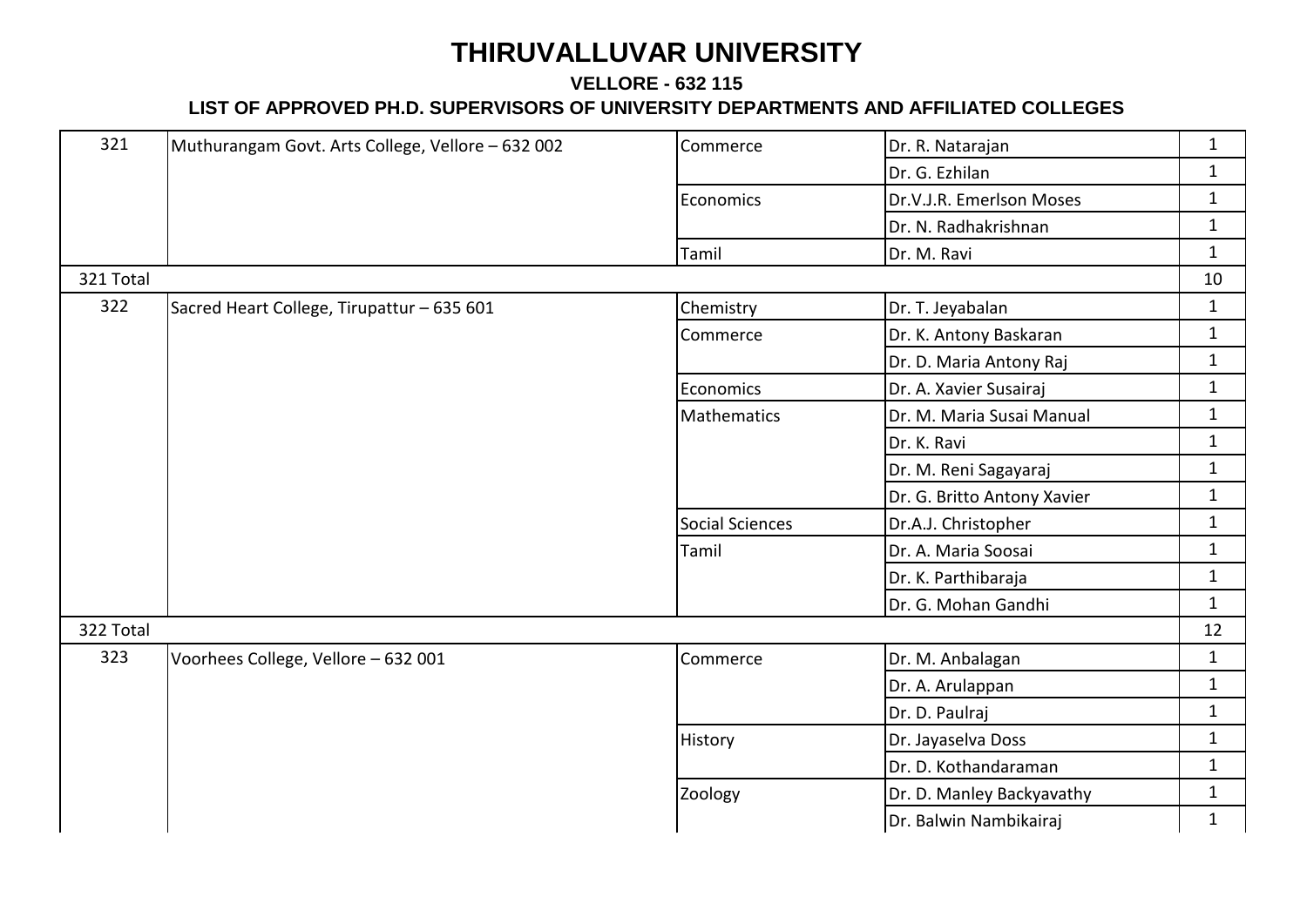| 323       | Voorhees College, Vellore - 632 001                         | Zoology      | Dr. (Mrs.) F.Gricilda Shoba   | $\mathbf{1}$   |
|-----------|-------------------------------------------------------------|--------------|-------------------------------|----------------|
|           |                                                             |              | Dr.S.F. Lesley Sounderraj     | $\mathbf{1}$   |
| 323 Total |                                                             |              |                               | 9              |
| 401       | Arignar Anna Govt. Arts College, Villupuram - 605 602       | Botany       | Dr. A. Subramani              | $\mathbf{1}$   |
|           |                                                             |              | Dr. M. Sivaraman              | 1              |
|           |                                                             |              | Dr. N. Ashok Kumar            | $\mathbf{1}$   |
|           |                                                             |              | Dr. T. Manikandan             | $\mathbf{1}$   |
|           |                                                             |              | Dr. S. Dhanam                 | $\mathbf{1}$   |
|           |                                                             |              | Dr. S. Lakshmi                | $\mathbf{1}$   |
|           |                                                             |              | Dr. D. Vijai                  | $\mathbf{1}$   |
|           |                                                             |              | Dr. K. Dhandayuthapani        | $\mathbf{1}$   |
|           |                                                             | Commerce     | Dr. D. Ganesan                | $\mathbf{1}$   |
|           |                                                             | Economics    | Dr. A. William                | $\mathbf{1}$   |
|           |                                                             | English      | Dr. B. Rajarajeswari Jayarani | $\mathbf{1}$   |
|           |                                                             | Physics      | Dr. G. Ravichandran           | $\mathbf{1}$   |
|           |                                                             |              | Dr D. Manikandan              | $\mathbf{1}$   |
|           |                                                             |              | Dr S. Aravazhi                | 1              |
|           |                                                             | Statistics   | Dr. Nancy Lesley              | $\mathbf{1}$   |
|           |                                                             | Tamil        | Dr. R. Narayanan              | $\mathbf{1}$   |
|           |                                                             |              | Dr. S. Mahavishnu             | $\mathbf{1}$   |
| 401 Total |                                                             |              |                               | 17             |
| 407       | Srimath Sivagnana Balaya Swamigal College, Mailam - 604 304 | Tamil        | Dr. R. Laksharaman            | $\mathbf{1}$   |
|           |                                                             |              | Dr. S. Vijaya Kanthi          | $\mathbf{1}$   |
| 407 Total |                                                             |              |                               | $\overline{2}$ |
| 408       | Theivanai Ammal College for Women, Villupuram - 605 602     | <b>Tamil</b> | Dr. T. Kalaiarasi             | $\mathbf{1}$   |
|           |                                                             |              | Dr. S. Pasumathi              | $\mathbf{1}$   |